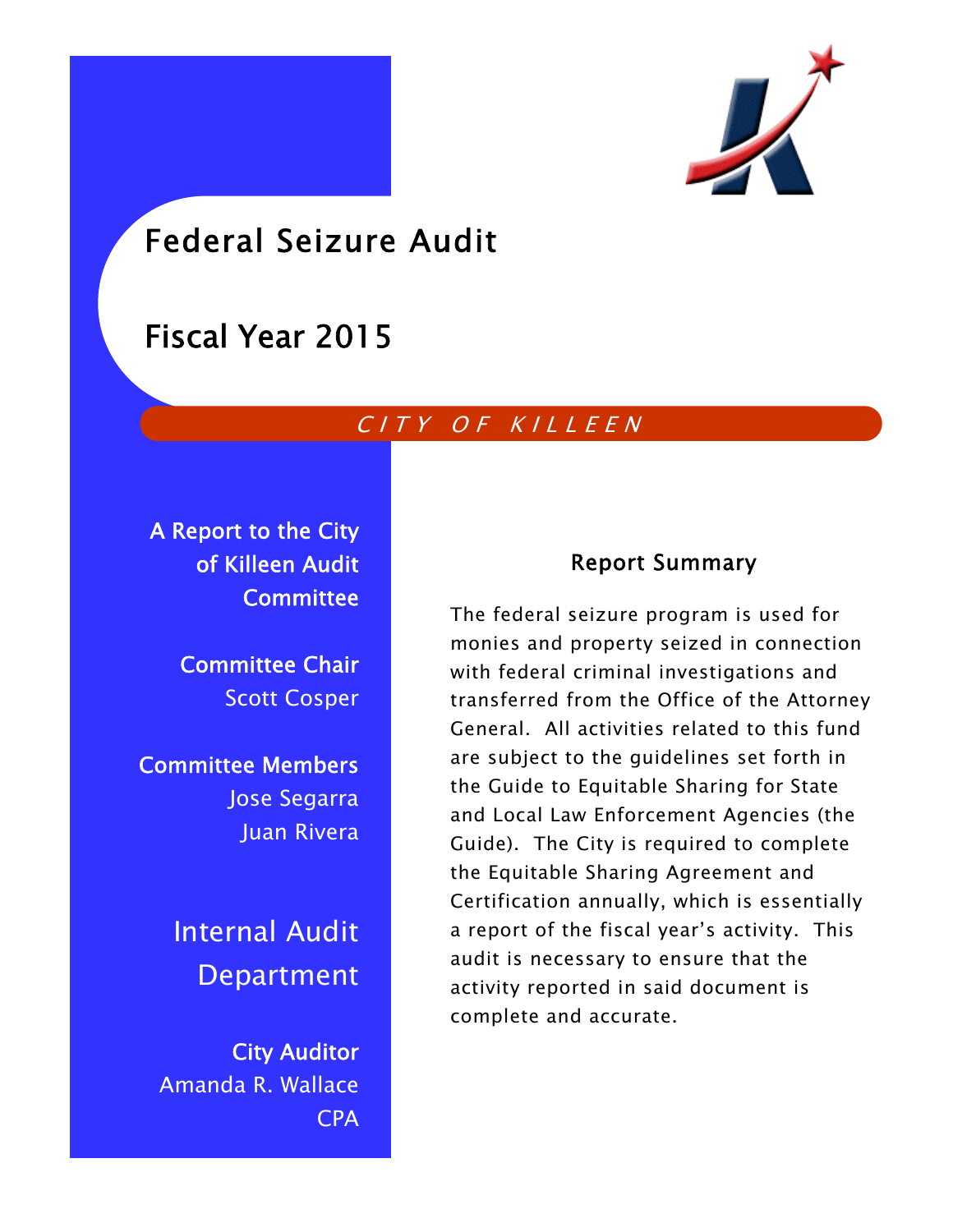## TABLE OF CONTENTS

# GOVERNMENT AUDITING STANDARDS COMPLIANCE

This performance audit was conducted in accordance with Generally Accepted Government Auditing Standards. Those standards require that the audit be planned and performed to obtain sufficient, appropriate evidence to provide a reasonable basis for the findings and conclusions based on the audit objectives. I believe that the evidence obtained provides a reasonable basis for the findings and conclusions based on the audit objectives.

# AUDIT STAFF

j

1

Amanda R. Wallace, CPA, City Auditor

Office of the City Auditor Killeen City Hall Phone: (254) 501-7685 Email: awallace@killeentexas.gov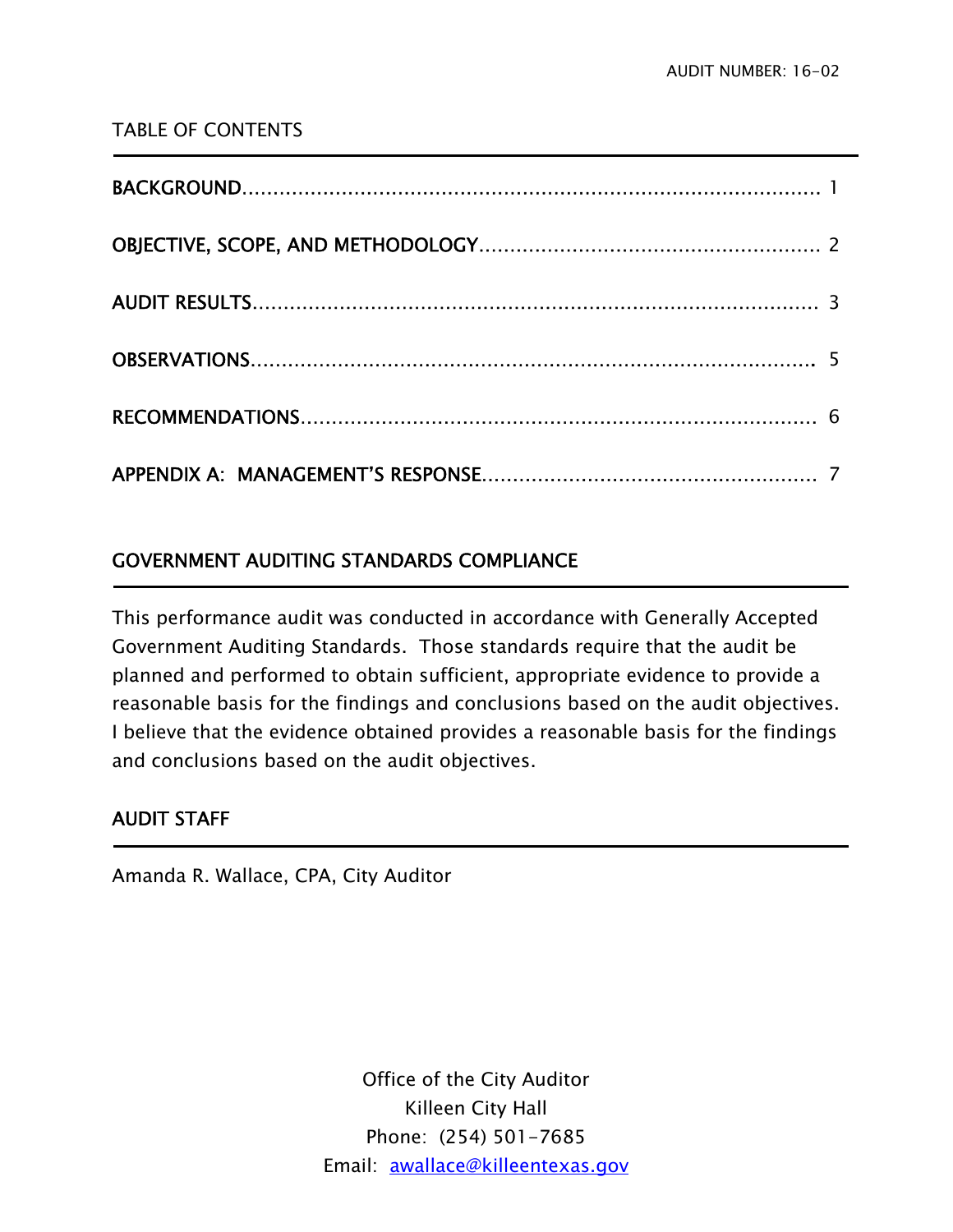

AUDIT REPORT **HIGHLIGHTS** 

## Why This Audit Was **Conducted**

This audit was conducted in order to comply with the requirement as stipulated in the Guide that the seizure activity be reported annually on the Equitable Sharing Agreement and Certification form.

#### What Was Recommended

It was recommended that the Police Department implement more comprehensive reconciliation procedures in tracking federal seizure activity, that case files be reviewed for completeness, and that better communication within and among Departments be achieved. December 3, 2015

Mayor and Council,

I am pleased to present this audit of the Killeen Police Department's Federal Seizure program.

#### **BACKGROUND**

The Federal Seizure Fund is used to account for monies and property confiscated in connection with federal criminal investigations conducted jointly by the Killeen Police Department (KPD) and federal agencies. This activity is governed by the Guide as referenced on the cover page of this report.

#### OBJECTIVE AND SCOPE

The objective of the audit was to determine whether KPD has the necessary controls in place to safeguard the City's assets with regard to federal seizure activity, and to ensure that the Guide is followed in all aspects of Killeen's federal seizure program. The audit scope included federal seizure activity for the period October 2014 through September 2015.

#### WHAT WAS FOUND

The audit revealed that the federal seizure tracking log as maintained by KPD is not reconciled to the general ledger as maintained in AS400. This resulted in two federal receipts being inadvertently omitted from the tracking log. It was determined that the property database had been updated with regard to these two omitted payments but this was not communicated with the party responsible for the tracking log.

Additionally, the tested case files were found to be incomplete in that the proof of cash exchange between KPD and the federal agency involved was not included.

I appreciate the cooperation and assistance I received from the Police Department staff during this audit.

angola P. Wallare

Amanda R. Wallace, City Auditor

# Fiscal Year 2015 **Federal Seizure Audit**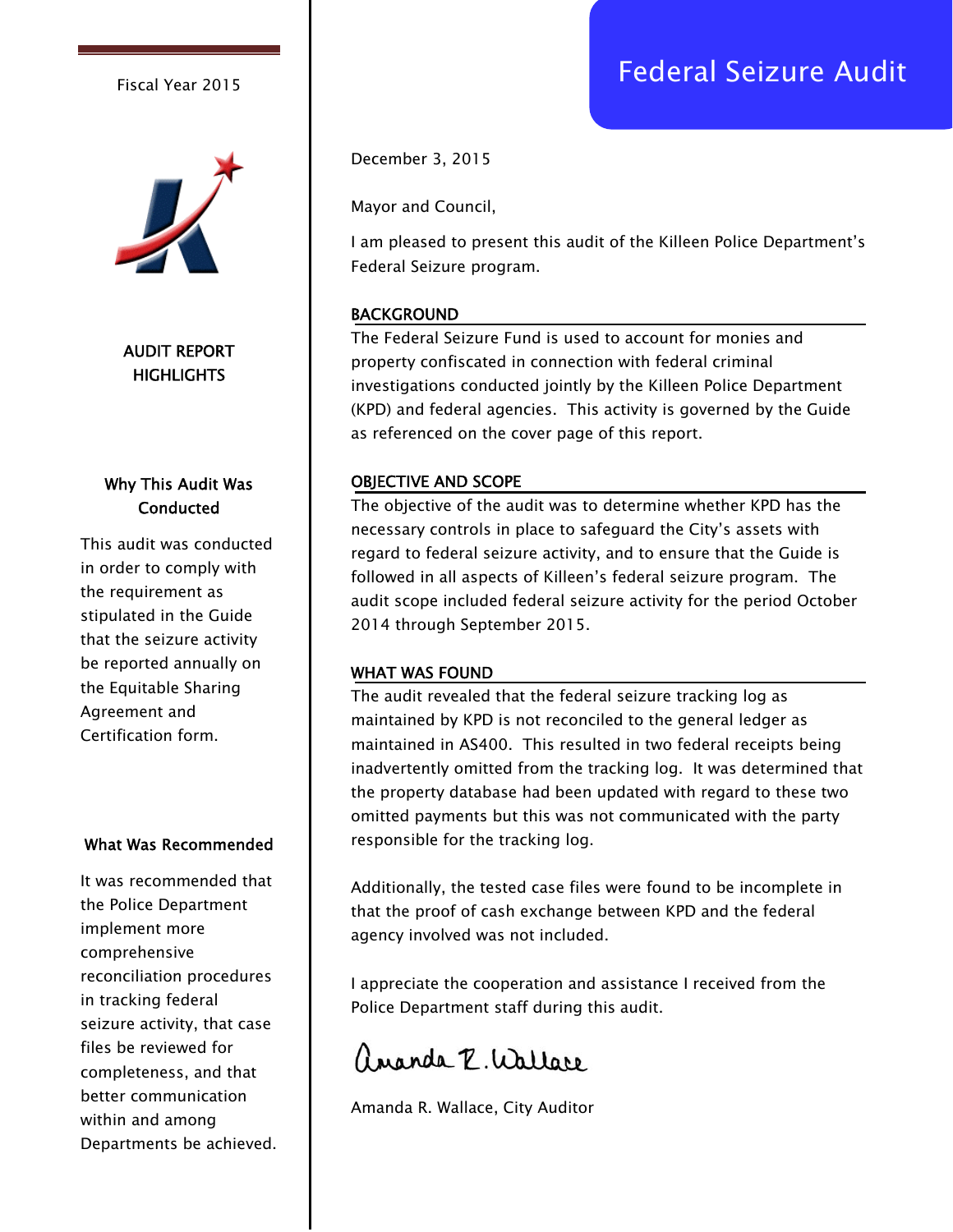#### BACKGROUND

j

According to the Guide to Equitable Sharing for State and Local Law Enforcement Agencies (the Guide), the Department of Justice Asset Forfeiture Program is a nationwide law enforcement initiative that removes the tools of crime from criminal organizations, deprives wrongdoers of the proceeds of their crimes, recovers property that may be used to compensate victims, and deters crime. The most important objective of the program is law enforcement. Equitable sharing further enhances this law enforcement objective by fostering cooperation among federal, state, and local law enforcement agencies.

Federal law authorizes the Attorney General to share federally forfeited property with participating state and local law enforcement agencies. The exercise of this authority is discretionary and limited by statute. The Attorney General is not required to share property in any case.

All approved monetary seizures are submitted into Evidence until such time that any cash can be converted into a cashier's check issued by the City's depository institution. KPD then delivers the cashier's check to the federal court for deposit until disposition of the funds is determined. If the Attorney General determines that funds are forfeited, the City will receive a percentage of the forfeiture. The U.S. Marshals Service then deposits KPD's share of the forfeiture into the City's bank account via ACH. These deposits are recorded in the federal seizure fund in the City's general ledger for tracking.

As for real or personal property that is confiscated in connection with criminal investigations conducted jointly by KPD and federal agencies, these are held by KPD in a safe place while awaiting determination from the Attorney General. Upon determination from the Attorney General, this property is placed into service for law enforcement purposes for at least two years, or, with the permission of the Asset Forfeiture and Money Laundering Section of the Department of Justice, is sold according to the City of Killeen's Code of Ordinances (Sec. 2-86 through Sec. 2-91). Any proceeds received from the sale of seized property are recorded in the federal seizure fund to be used only for law enforcement purposes.

A federal seizure fund budget of expenditures for forfeited monies already received must be submitted to the governing body of the City for approval. The expenditures associated with the federal seizure fund cannot be used to offset or decrease total salaries, expenses or allowances that the City has already included in its annual budget. The Guide prohibits the budgeting of funds (revenues or expenditures) that have not yet been officially awarded to KPD by the Attorney General.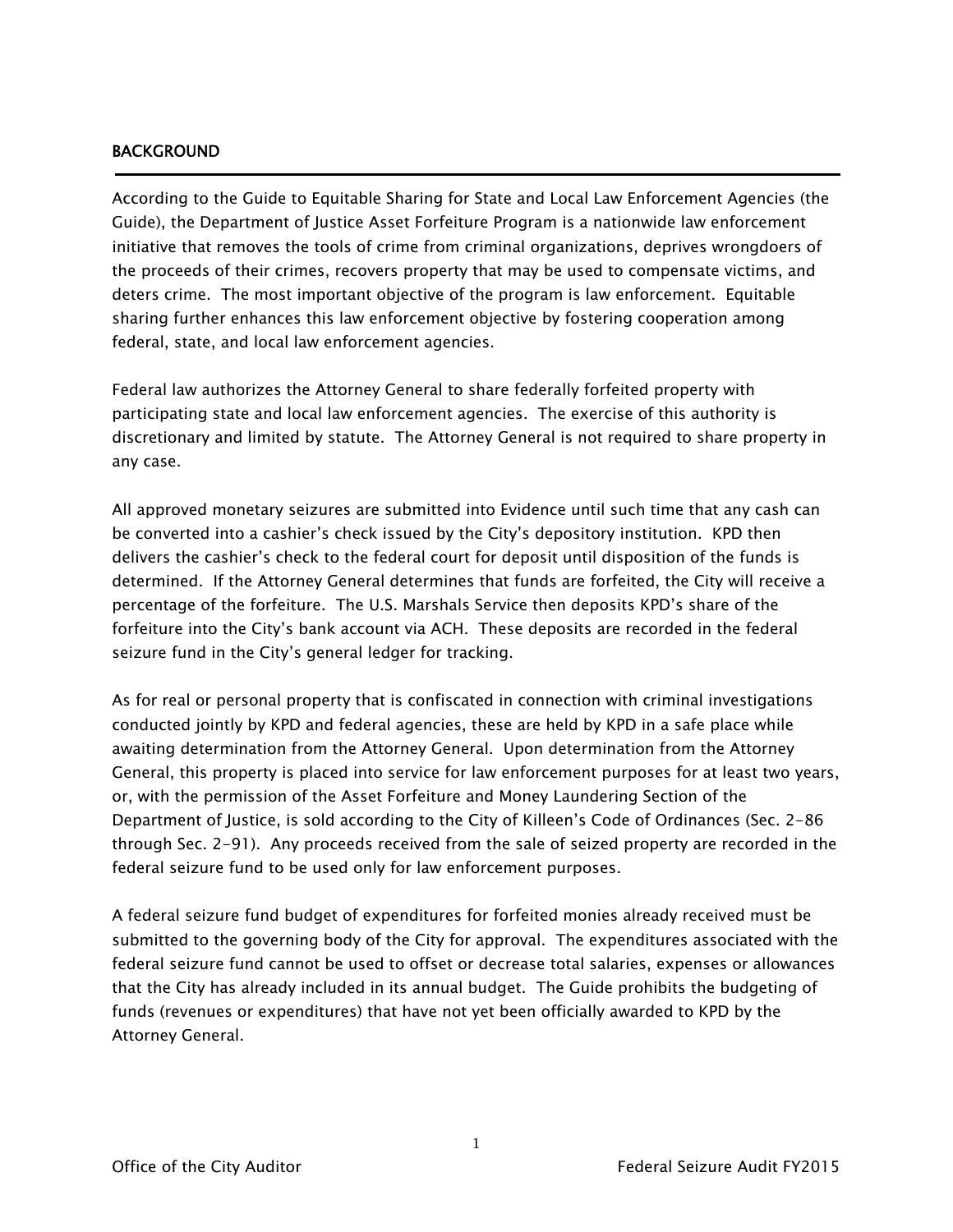### OBJECTIVE, SCOPE, AND METHODOLOGY

The Federal Seizure Audit was conducted in order to ensure that the information presented to the Department of Justice in the FY2015 Equitable Sharing Agreement and Certification is complete and accurate. This audit was also included in the FY2016 Audit Plan as presented to the City Council and the Audit Committee.

#### **Objective**

The objective of the audit was to determine whether KPD has adequate controls in place to safeguard the City's assets with regard to federal seizure activity, and to ensure that the Guide is properly followed in all aspects of Killeen's federal seizure program.

#### Scope

The audit scope included state seizure activity for the period October 2014 through September 2015.

#### Methodology

To accomplish the audit objective, the following steps were performed:

- Conducted interviews with KPD staff and obtained information on policies and procedures as well as staff responsibilities.
- Obtained and tested data from the U.S. Marshals Service, KPD, and the Finance Department relating to federal seizure activity.
- Analyzed supporting documentation to determine whether the policies and procedures were adhered to.
- Analyzed policies and procedures to determine effectiveness.
- Considered fraud, waste, and abuse as related to the audit objective.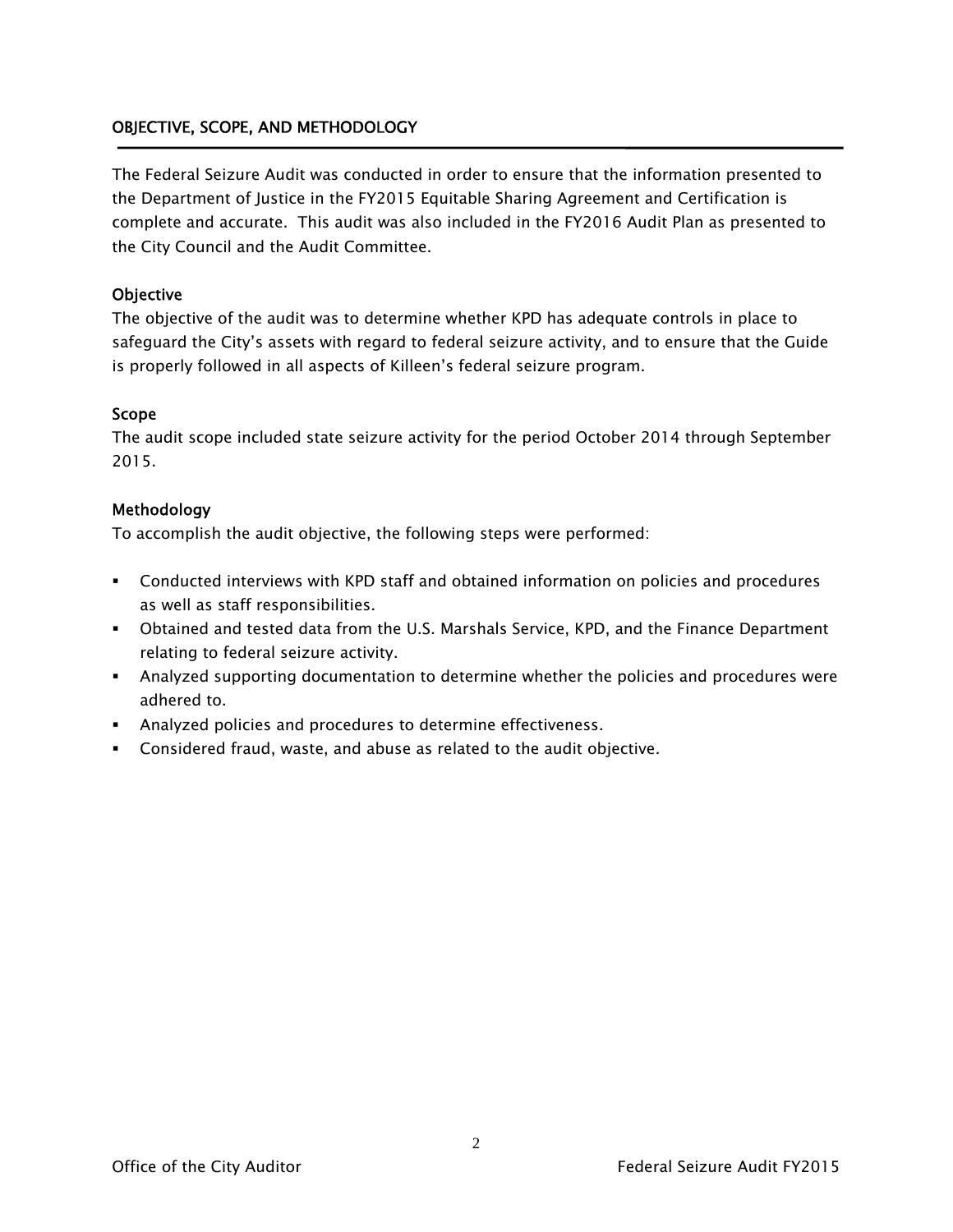#### AUDIT RESULTS

Ī

In testing federal seizure revenues, a report of all distributions to KPD regarding seized/forfeited contraband was provided by the U.S. Marshals Service (USMS). Two payments were distributed by the USMS during FY2015, totaling \$2,957.10, and both were accounted for and recorded properly in the federal seizure fund in the general ledger. However, these revenues were not recorded on KPD's tracking log. An internal control weakness was noted with regard to KPD's reconciliation process in maintaining its tracking log.

The case files were reviewed for the two payments that were received during FY2015. Both of the case files were incomplete and failed to show proof of cash transfer between KPD and the federal agencies involved in the cases. KPD was able to locate proof of the transfer for one of the two cases, and this information was promptly added to the case file.

The federal seizure bank activity was also reviewed. The Finance Department is currently in the process of closing unnecessary bank accounts. The federal seizure bank account had not been closed and carried a balance at the time of the audit; however, the Finance Department was no longer depositing federal seizure funds into it. This was not communicated to KPD, which caused confusion with regard to reconciling the federal seizure tracking log.

There were no expenditures during the audit period.

### Finding 1: There were two payments issued by the USMS that were not recorded on the federal seizure tracking log.

The USMS issued two payments to the City of Killeen during FY2015. These payments were properly recorded in the City's general ledger in the federal seizure fund, and were deposited via ACH transfer in the City's concentration bank account. The Finance Department did not inform PD that these payments would remain in the concentration bank account because of the ongoing project to close unnecessary bank accounts. KPD's reconciliation process only required staff to reconcile the tracking log to the federal seizure bank statement. Since these payments were deposited in the concentration bank account, KPD inadvertently failed to record them in the federal seizure tracking log.

It was noted that the party responsible for updating the property database reported in the property records of these two cases that funds had been forfeited. The fact that a party within KPD was aware of the payments, but the party responsible for maintaining the tracking log was unaware shows a lack of sufficient communication in tracking these activities.

During FY2015, KPD gained access to an eShare Portal maintained by the Department of Justice that details all equitable sharing payments issued to the City. The fact that these two payments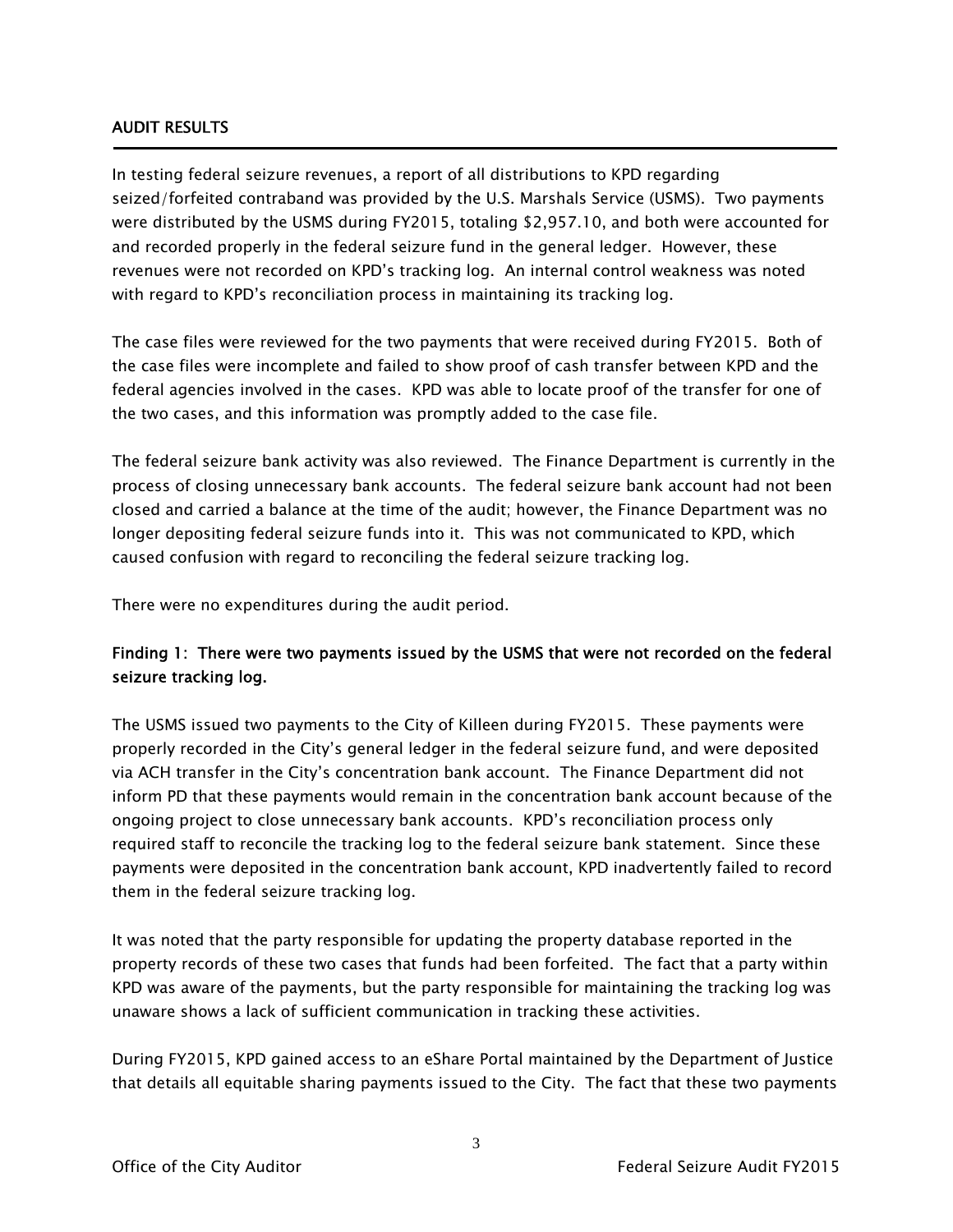were not recorded on KPD's tracking log shows a failure to reconcile to the eShare Portal in tracking the federal seizure activity.

#### Finding 2: The case files were incomplete.

When monies are seized in a federal case, they are submitted into Evidence at PD Headquarters until such time that any cash can be converted to a cashier's check. Then the cashier's check is delivered to the federal court which issues a receipt for the transfer. The receipt should be included in the case file. In testing the federal seizure revenue, the case files for the two payments that were received during FY2015 were reviewed. Both case files were incomplete in that proof of the monetary transfer to the federal court was not included. Upon request, KPD obtained the necessary proof for one of the case files, but was unable to provide proof for the other.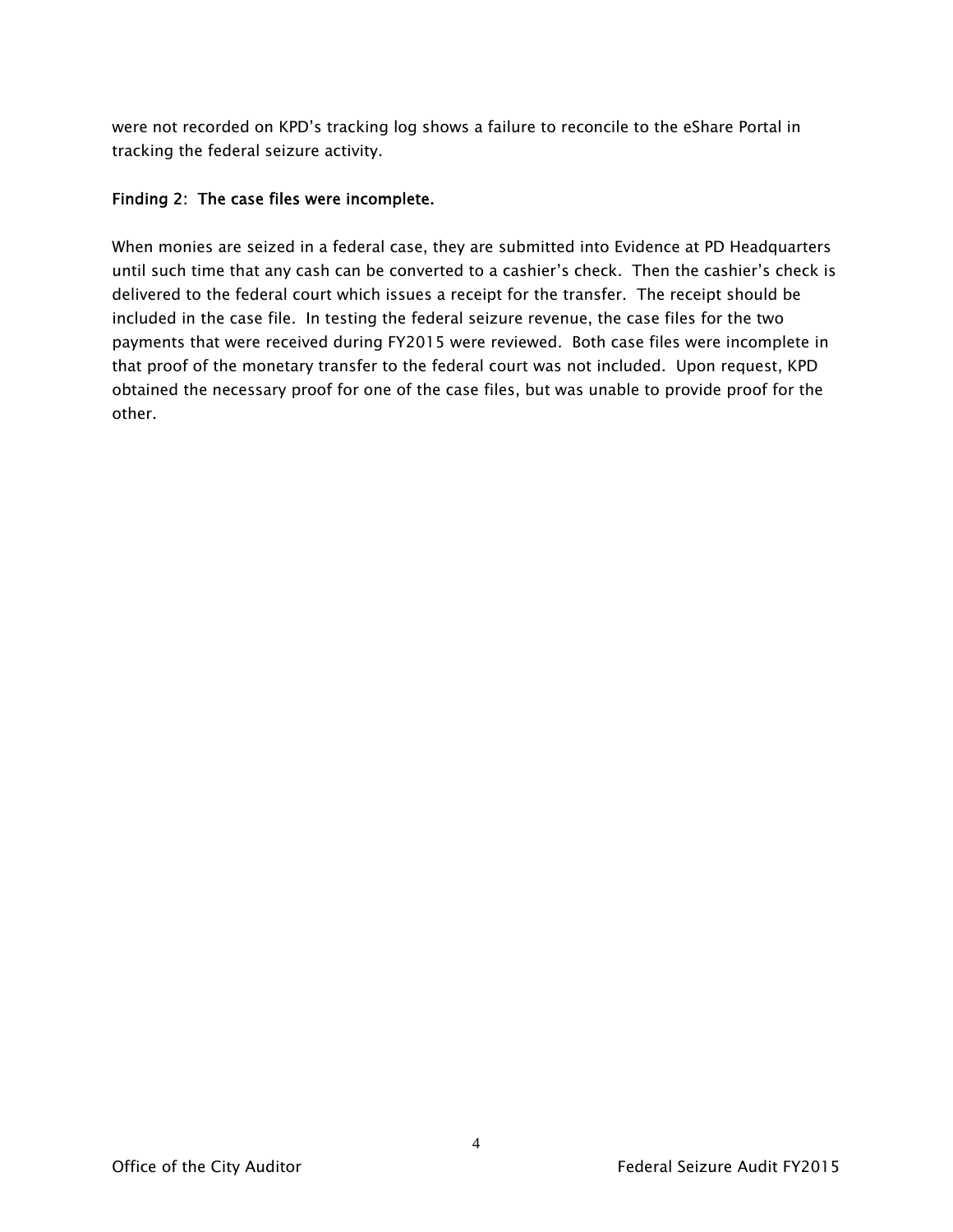Ī

#### Observation 1: The Finance Department is closing unnecessary bank accounts.

In past years, the City utilized a separate federal seizure bank account, which was monitored jointly by KPD and Finance. Finance is in the process of consolidating all bank accounts into one concentration account unless there is a law or regulation that prohibits this for certain funds. The Department of Justice, which monitors the Equitable Sharing program, does not prohibit this as long as all federal seizure revenues and expenditures are segregated in a specific set of accounts on the general ledger that are utilized only for federal seizure activities. This will require KPD to reconcile its federal seizure tracking log to the general ledger and the eShare Portal as discussed above in order to ensure that all activity is properly included on the log.

#### Observation 2: KPD has not expended federal seizure funds in four years.

According to the Guide, shared monies should not be retained unnecessarily. It says:

"Shared monies normally should be expended for their designated use or other permissible law enforcement purpose as they are received. Shared monies may be retained in a holding account for up to three years to satisfy future needs or retained longer for major long-term expenditures such as capital improvements."

KPD has not expended federal seizures funds since FY2011 and should be cautious in how long funds are held and for what purpose.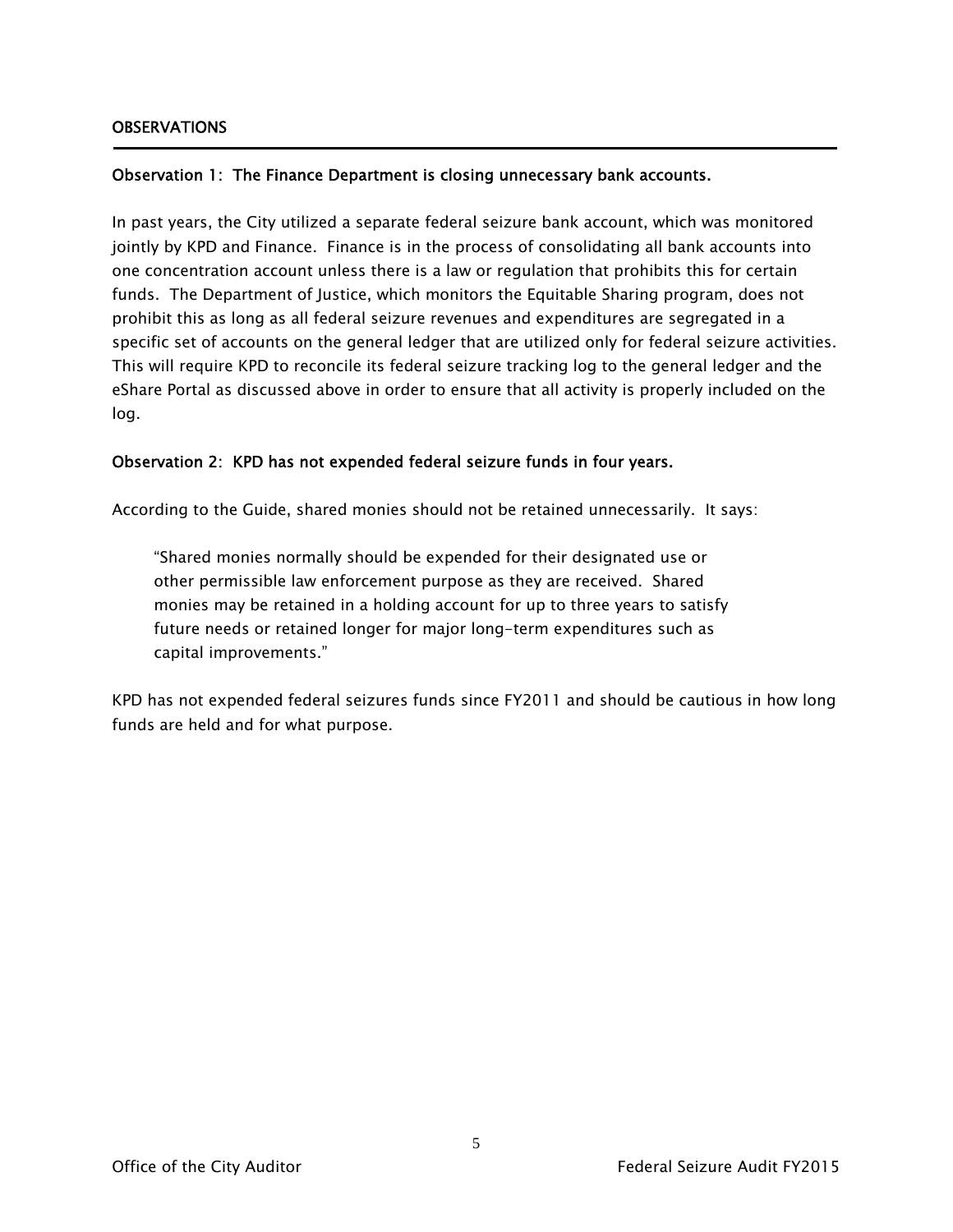#### RECOMMENDATIONS

The recommendations listed below are a result of the audit effort and are subject to the limitation of the scope of the audit. I believe that these recommendations provide reasonable approaches to help resolve the issues identified. I also believe that operational management is in a unique position to best understand their operations and may be able to identify more efficient and effective approaches, and I encourage them to do so when providing their responses to the recommendations. As such, I strongly recommend the following:

- 1. KPD should reconcile its federal seizure tracking log to the federal seizure fund as maintained in the general ledger as well as to the eShare Portal as maintained by the Department of Justice. The City should also encourage more effective communication within and among departments.
- 2. Proof of monetary transfers to the federal court must be maintained in the case files at KPD.

See Appendix A for Management's Response to each recommendation.